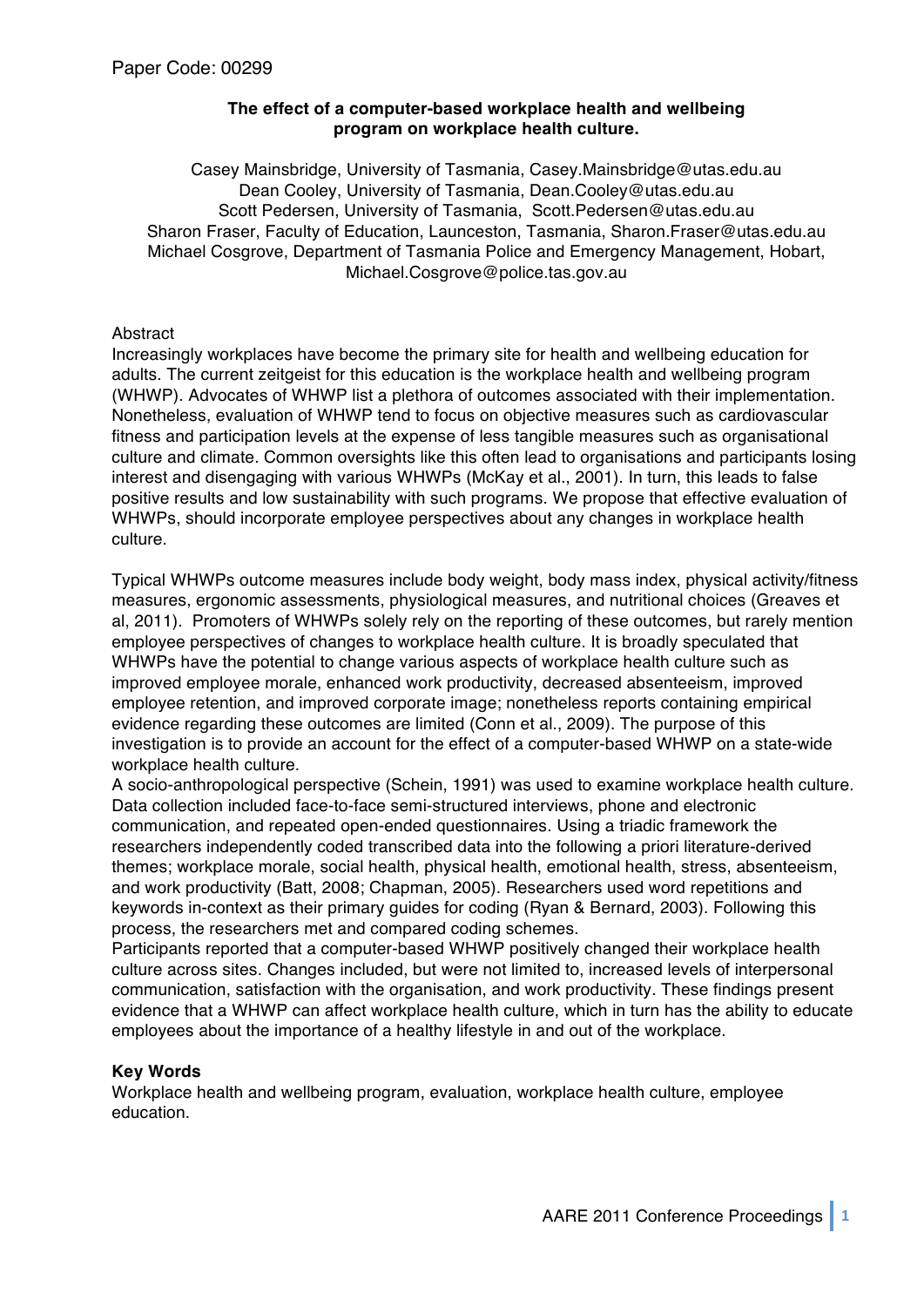Health and wellbeing advocates have identified workplaces as ideal sites for educating adults about healthy lifestyles because working adults spend half of their life at work (Premier's Physical Activity Council, 2007; Conn, Hafdahl, Cooper, Brown & Lusk, 2009). Advocates of workplace health and wellbeing programs (WHWP) often assert claims that the outcomes of such programs benefit economic variables of cost including cost-benefit (expense for outcomes), costutility (degree to which quality of life is improved per dollar spent), and cost-effectiveness (monetary value for measure of effect (Anderson, Quinn, Glanz, Ramirez, Kahwati, Johnson, Buchanan, Archer, Chattopadhyay & Kalra, 2009). Moreover, WHWP advocates claim health benefits including increases in employee physical activity levels, reduced body weight, decreased metabolic risk factors, and increased cardiovascular fitness levels. Despite these cost and health claims, many of these outcomes are unfounded because too often workplaces fail to conduct an adequate measurement of these WHWP outcomes (Crowther, Thwaites, & Zhou, 2004). This leads to a lack of understanding to the effect that these educational programs have, and thus may create a misperception of the perceived benefits that WHWP can achieve (Conn et al., 2009).The aim of this research study is to identify and measure the tangible, and intangible, outcomes associated with a computer-based WHWP, and the overall effect such an educational program can elicit on overall workplace health culture.

Previous investigations of the effectiveness of WHWP have been modest (Simpson, Oldenburg, & Owen, 2000). Although highly touted as being a solution to physical and mental health issues in the workplace, the claims made by WHWP may not necessarily be justified. The possible reasons for this are numerous; however incongruence between projected outcomes and actual outcomes may provide insight into the limited reported benefits from such programs. Often organisation management focus WHWP outcomes on tangible economic indicators such as value for money, improvements in work productivity, reduction in work-related injuries and accidents, and reduced absenteeism (Chau, 2009). Furthermore, management hold the position that implementing a WHWP is the ʻright thing to do for their staff', and will enhance employee views of management (Crowther, Thwaites, & Zhou, 2004).The perceived achievement of these outcomes can generate a variety of benefits; however the approach selected by many organisations to monitor and evaluate program effectiveness is a key detraction or failing (McGillivray, 2002). Previous research (Anderson et al., 2009; McGillivray, 2002) indicated that several outcome measures may be collected in WHWP, yet quantitative outcomes reported by researchers may be influenced by the lack of significant results, and are frequently biased or prejudiced towards employers' views. In focussing on the tangible and economic outcomes of WHWP, and by providing limited program evaluation, organisations have overlooked the less tangible benefits of WHWP, such as workplace culture and morale. Identifying these less tangible outcomes with more appropriate evaluation techniques may unearth realistic and accurate reporting of WHWP.

AARE 2011 Conference Proceedings **2**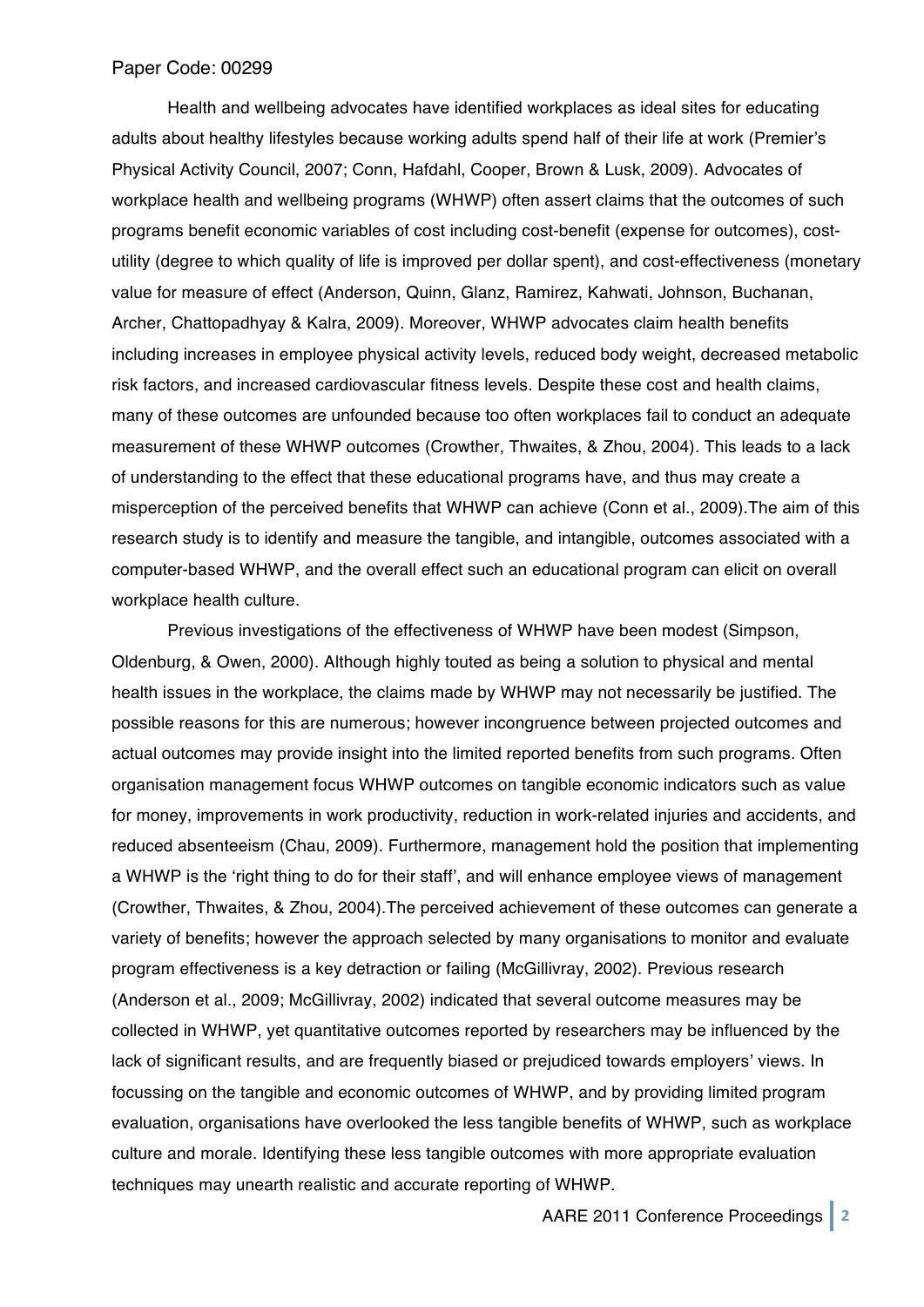In 2008, Bull, Hooper and Jones attempted to assess several of the less tangible outcomes associated with WHWP, in particular the Well@Work United Kingdom initiative. This WHWP incorporated 11 different physical activity projects (e.g., workplace stair use programs and workplace social physical activity participation programs) into 32 public, private, and voluntary sectors representing small, medium, and large organisations – a total of 10 000 employees. Interview data from senior management and organisational representatives showed that workers perceived that there were less tangible outcomes associated with the intervention, including improvements in staff morale, employee relations, communication, staff satisfaction, and employee motivation. Furthermore, the initiative enhanced perceptions of team building amongst staff departments and groups, improved employee-management relations, increased loyalty to the organisation, and established a feel good factor in workplaces, which enhanced the working culture such that people wanted to come to work (Bull, Hooper, & Jones, 2008). Thus, it appears that educational WHWP cannot only benefit the health of the employee, but also have a positive effect on the health culture of an organisation.

In a review of WHWP Conn et al (2009) suggested that even small-scale initiatives could influence the workplace culture. One of the studies reviewed (Crowther, Thwaites, & Zhou, 2004) reported that a survey of Australian workplace health initiatives demonstrated that employee health morale was a primary reason employers' implemented such initiatives. They found that Australian employees exhibited were extremely appreciative that senior management implemented a WHWP. Results of this initiative indicated that employees developed positive attitudes towards their organisation and co-workers, felt supported in the workplace, and thus reduced their absenteeism. Nevertheless, there is a paucity of literature on the less tangible outcomes associated with WHWP. Research to this effect may provide insight into why many WHWP fall short of meeting alleged benefits, lack sustainability, struggle to engage large numbers of employees, and face challenges in retaining participants throughout implementation (Chau, 2009).

To gain an authentic understanding of the outcomes associated with WHWP we elicited the employee perspective before, during, and after being involved in such an initiative. Utilizing a phenomenological approach the purpose of the current research study was to interview employees engaged in a WHWP according to the literature-driven tangible and intangible themes discussed above. The tangible themes that were assessed included perceived improvements in physical activity (Chau, 2009; Dugdill, Brettle, Hulme, McCluskey, & Long, 2008), and perceived effects on work productivity (Bull and Hooper, 2009; Premier's Physical Activity Council, 2007). In addition, we ascertained employee perspectives on several intangible outcomes that may be associated with WHWP including emotional health, job-related stress, social health, and overall workplace culture. Although these latter themes were derived from the literature (Prodaniuk, Plontikoff, Spence, &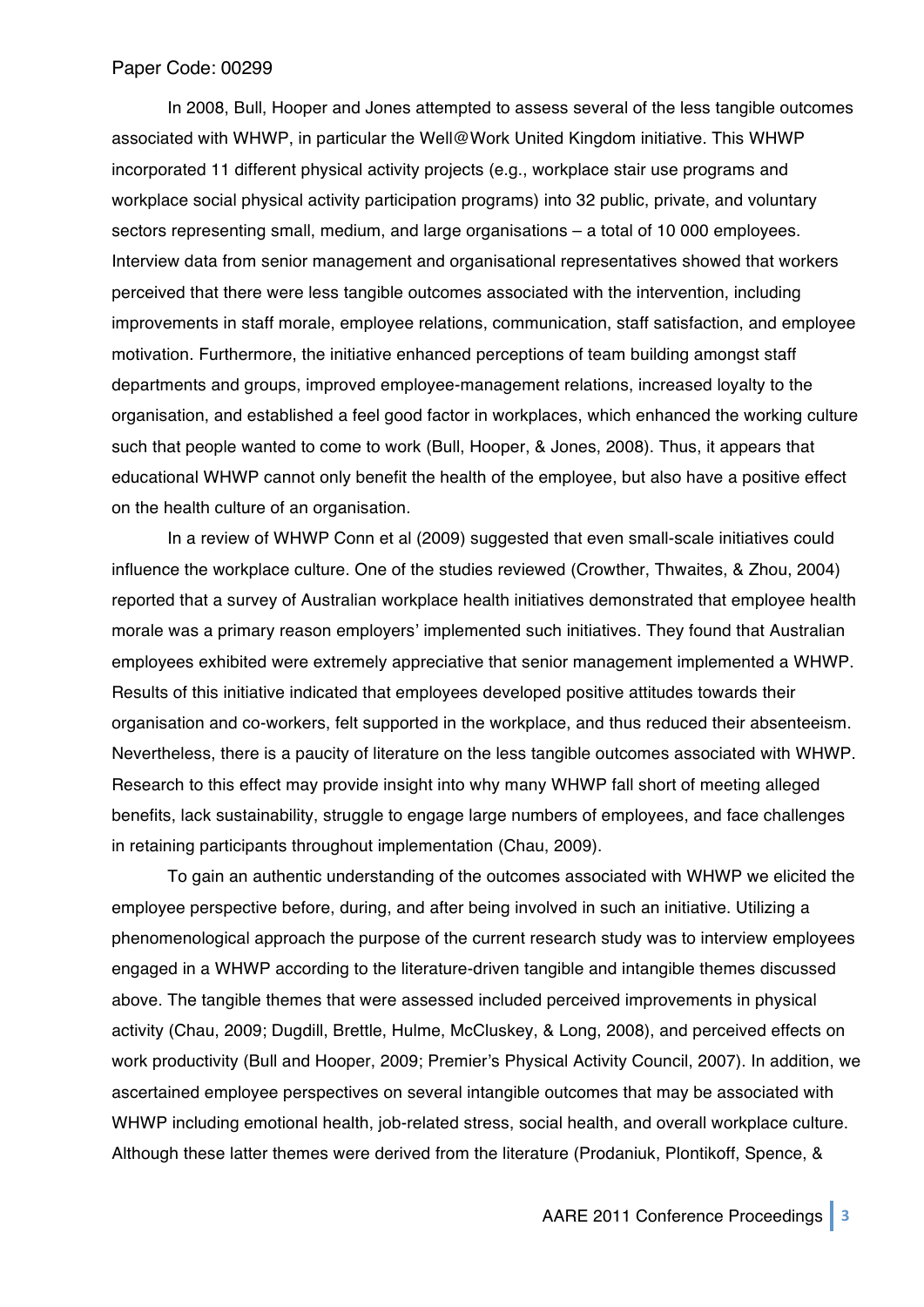Wilson, 2004; Conn et al., 2009; Premier's Physical Activity Council, 2007), we believe they have been inadequately assessed as to their potential value when implementing an educational WHWP. **Method**

## *Participants*

The study was part of a larger randomised controlled trial within a Tasmanian workplace. The workplace was a state wide organisation, with employees from across all regions. The sample (*N*=51) consisted of predominantly female employees (*n*= 39). Participants accepted an organisation-wide invitation to participate in a WHWP. Eligibility criteria for inclusion were: 1) paid employment, 2) working a minimum of part time hours, 3) clear of any medical health issues, and 4) desktop access to internet, email, and phone. This part of the study targeted changes at the individual level. Informed consent was obtained from the participants prior to any data collection, which commenced in June 2010 and concluded in July 2011. Participants underwent three periodic semi-structured face-to-face interviews with the project researchers.

## *Data collection*

Thomas and Nelson (1996) proposed that interviews are an adaptable and versatile method for gathering information, and enable the interviewer to observe interviewee responses, therefore gaining greater insight than other methods of data collection. Face-to-face interviews were conducted in the work offices of the participants. The purpose of the interviews was to ascertain participant perceptions of the WHWP in regard to the literature-driven themes identified previously, to provide an opportunity for them to give feedback on the WHWP, and to determine the advantages and disadvantages of a WHWP. Each interview was approximately 20 minutes. The questions utilised in the interviews were designed to obtain information on both tangible and intangible themes. The questions were:

- 1. Do you believe that this WHWP has assisted with your ability to deal with stress at the workplace? If yes, how?
- 2. Do you believe that this WHWP has prompted you to become more active at the workplace? Why or why not?
- 3. Do you believe that you have become more productive or less productive with your work duties since you have been a part of this WHWP?
- 4. Do you believe that this WHWP provides a good break and increases your energy levels? Why or why not?
- 5. Has being a part of this WHWP encouraged you to make any changes to your behaviour at the workplace? If yes, what sort of changes?
- 6. Do you believe that this WHWP has contributed to any lifestyle changes outside of the workplace? Please provide any examples.
- 7. What do you believe are the advantages of being a part of this WHWP?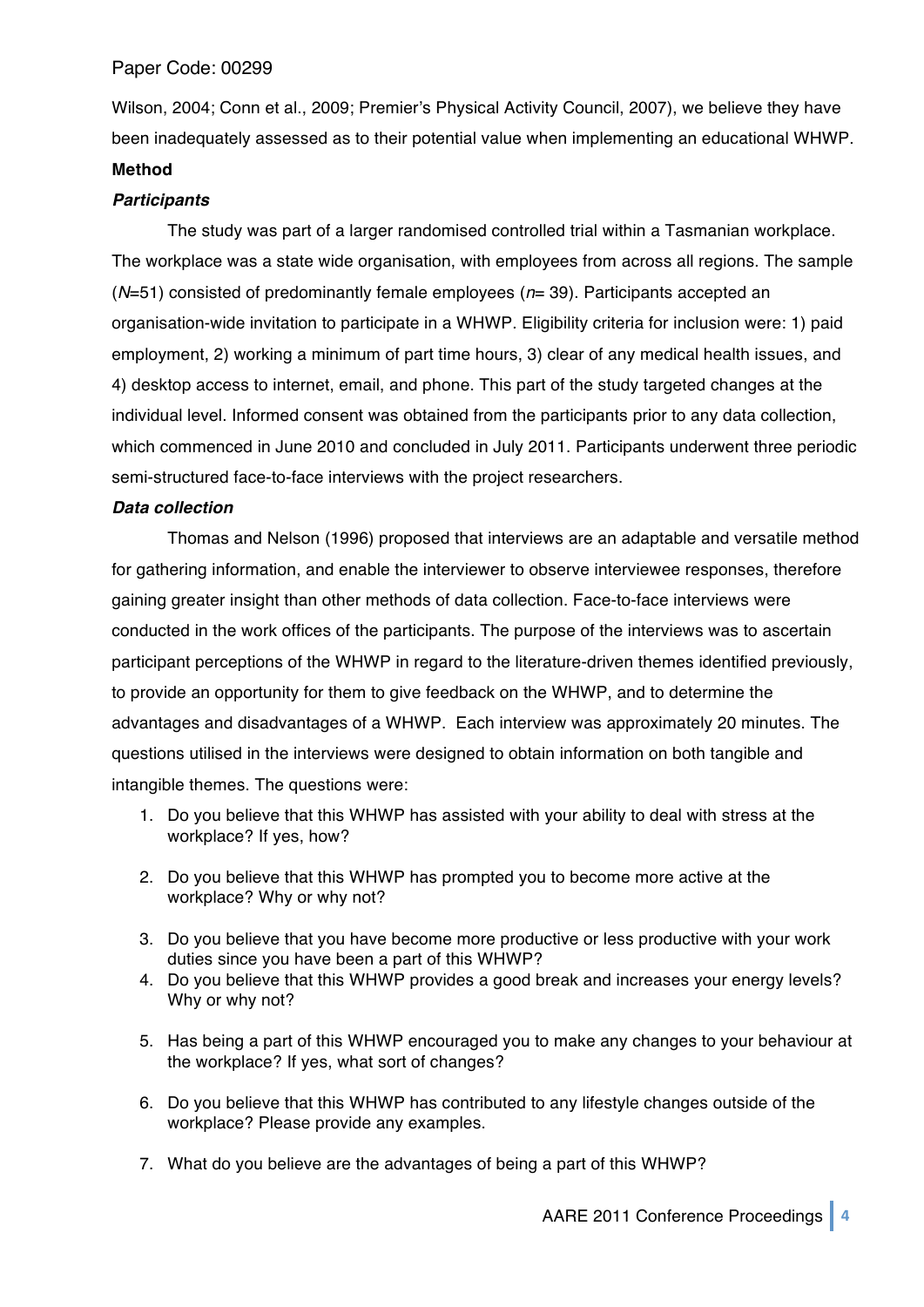- 8. What do you believe are the disadvantages of being a part of this WHWP?
- 9. Would it feel strange coming to work and not being exposed to this WHWP?
- 10. Would it be worthwhile having this WHWP at your workplace permanently?
- 11. Any other comments or feedback regarding this WHWP?

#### *Intervention*

Participants received an innovative computer-based intervention which prompted them to stand from their office chairs to perform a one to two minute bout of incidental physical activity at regular intervals within the office environment. The intervention allowed the user to select from a range of over 60 incidental physical activity options, from easy to challenging intensities. After each short bout of activity, the user was asked to input their progress into the computer program (e.g., 60 seconds of walking up and down the corridor, five desk dips). This information was stored and used to calculate the energy expenditure (presented in calories) for each bout of incidental physical activity. This function, which could be viewed at the leisure of the user, was used as a motivational tool to improve adherence to the WHWP. This function was incorporated due to recent research indicating that people who want to change their lifestyle should be encouraged to regularly monitor their progress in adopting a new behaviour (Kruger, Blanck, & Gillespie, 2006; Yon, Johnson, Harvey-Berino, Gold, & Howard).

The above sequence was initiated each time by a computer-based prompt reminding participants to stand and perform a short bout of physical activity at 45 minute intervals. This time allocation was based on the *Worksafe Australia Guidance Note for the Prevention of Occupational Overuse Syndrome in Keyboard Employment* (1996), which specifies that all computer-based employees should remove themselves from a sedentary position for a short period within every 60 minutes.

#### *Procedures*

Participants were randomly placed into either an experimental group or a control group. A crossover research design was utilised whereby the experimental group received the intervention for 13 consecutive weeks, while the control group continued work as they would normally. Following the first 13 weeks, the control group then received the intervention for the next 13 weeks while the experimental group continued with user-controlled access to the intervention, however this intervention had the periodic prompt removed (washout). Following the second 13 weeks, the control group then moved into a washout phase, and the experimental group were offered the intervention permanently on their work computer. Each participant was interviewed once during the experimental period, once during the control period, and once during the washout period. To ensure accuracy of the interview data, interviews were digitally recorded verbatim using *Audacity* 

AARE 2011 Conference Proceedings **5**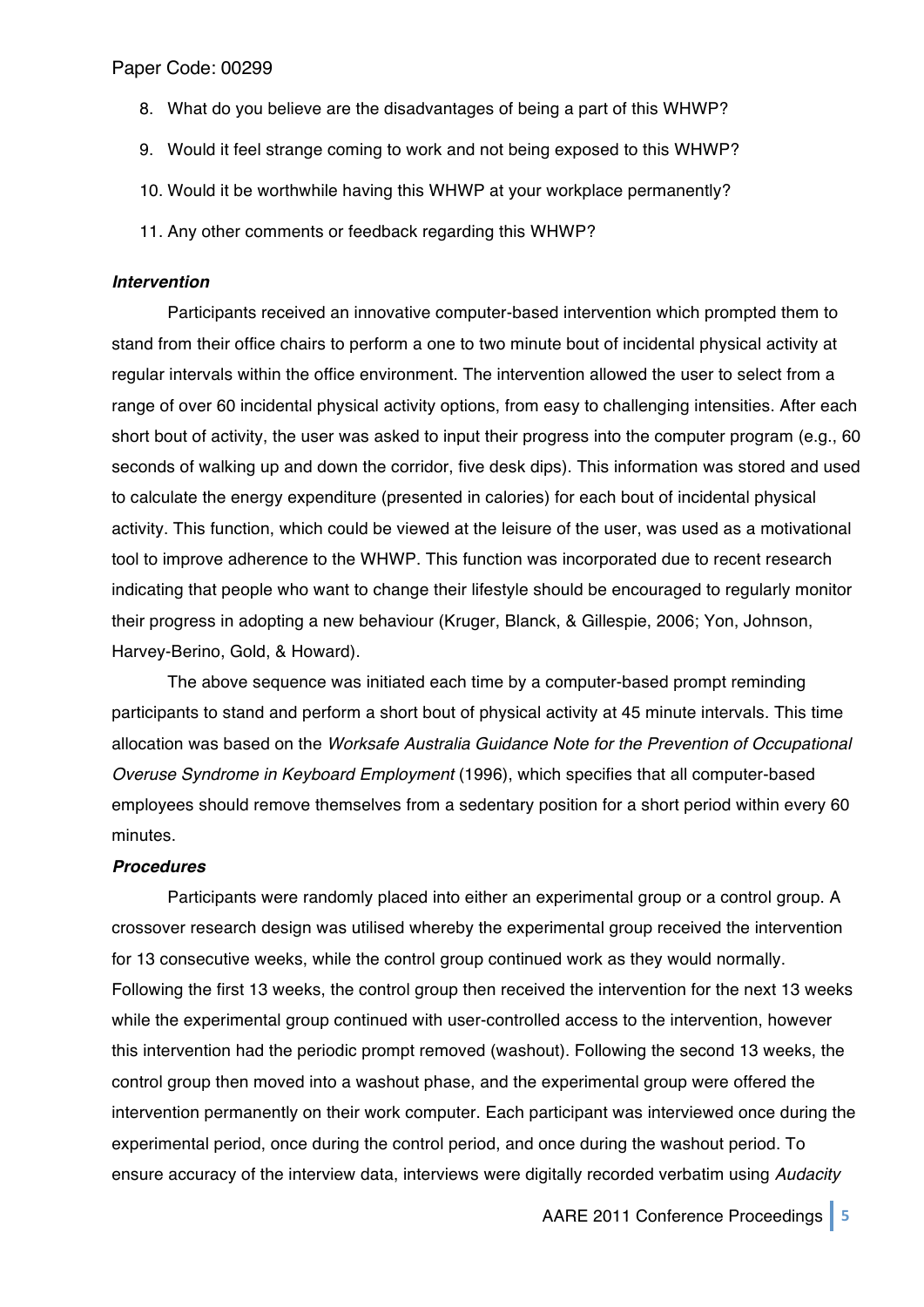software on a laptop computer, as well as being digitally voice recorded to prevent loss of data. The researchers transcribed the audio recordings of the interviews.

#### *Data analysis*

An *a priori* literature-driven coding frame was developed to categorise data from the recorded interviews into themes. However, based on the work of Cresswell (2005) this study was not limited to the tangible outcomes identified in the relevant literature. Where and when intangible themes emerged from these data they were subsequently categorised and labelled accordingly. Cresswell emphasised the key to quality analysis is the researcher's ability to go beyond the identification of proposed themes, to extrapolate further meaning from data.

## **Results and Discussion**

The purpose of this study was to classify the tangible and intangible outcomes related to a computer-based WHWP, and to determine the influence such an educational program can elicit on workplace health culture. During the experimental procedures each participant provided interview responses on three occasions (before, during, and after participating in a WHWP). After these audio data were transcribed, they were grouped according to tangible and intangible thematic outcomes. Dialogue, feedback, and comments from the participants are provided below as evidence to support or refute these outcome thematic codes as reported in the relevant literature.

#### **Physical Health (tangible)**

A major premise of the WHWP was to get employees, at the very least, to stand up from the seated position periodically throughout the workday. Interestingly, all participants indicated that the WHWP had a habitual effect on reducing occupational sitting time, and many implied that it had a positive effect on the amount of incidental physical activity they performed while at work, and some even suggested that this behaviour generalised to their leisure time. More specifically, participants commented that, *"the program has made me become more conscious of getting up more often, especially when using the photocopier, collecting printing, and filing. Before the program I rarely stood up*" (participant 1), and *"I have my favourite exercises that I like to do*, *I am definitely getting out of seat more, and I have become more active at work and away from work through this program*" (participant 45). Increasing physical activity at the workplace and beyond the workplace is an important element of WHWP, with recent research suggesting that employees with active occupations are no more active in their leisure time than employees with inactive occupations (Tigbe, Lean & Granat, 2011). According to the participants the WHWP was successful in engineering physical activity back into the workday, and in some cases was the catalyst for the development of habitual behaviour of this type. This is a valuable finding as workplace health education may have a direct benefit to the longevity of adult desk-based workers.

## **Work Productivity (tangible)**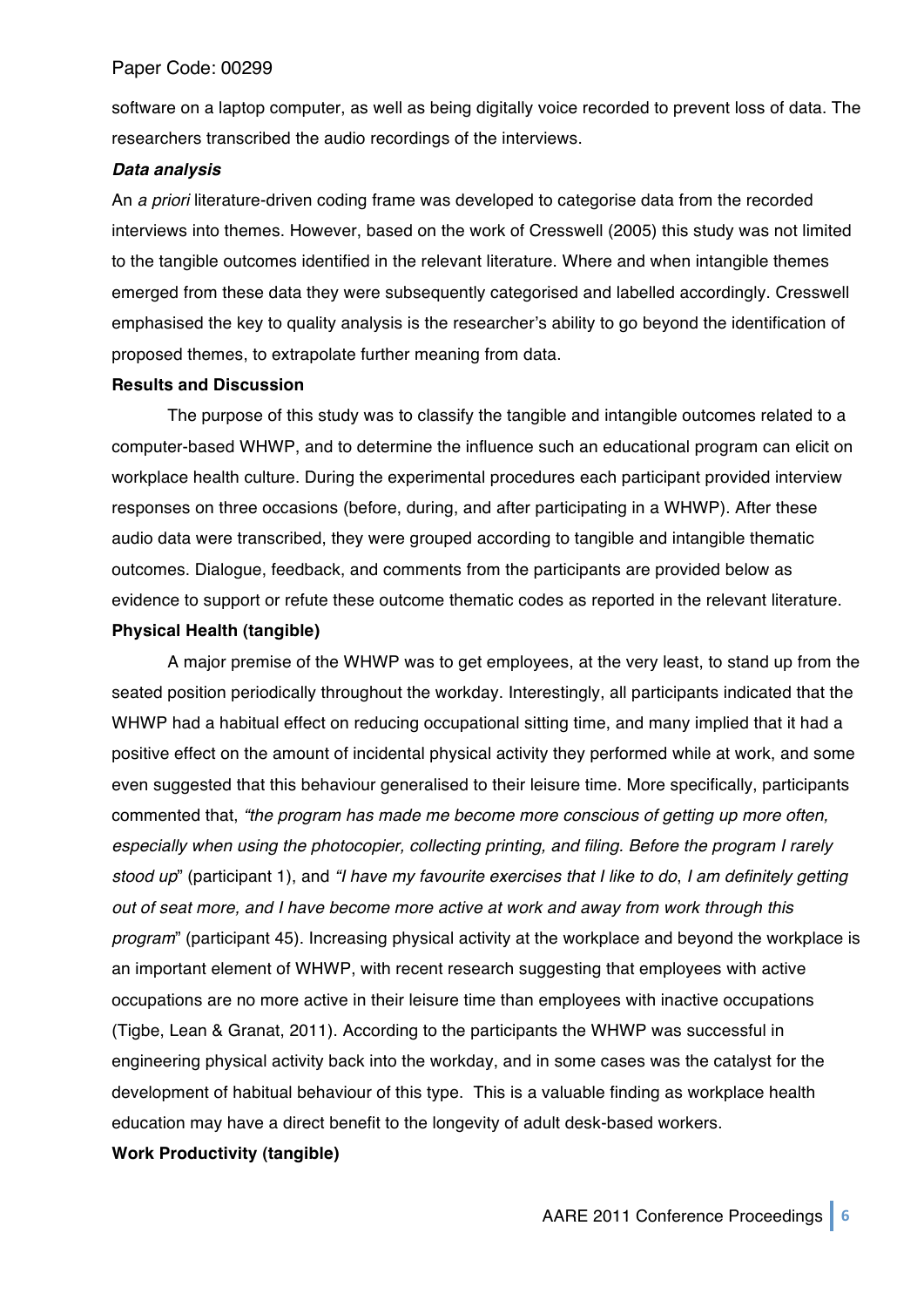Most, if not all organisations are primarily concerned with the bottom line. Although it would be ideal to have all employees healthy, if a WHWP interferes with work productivity, employers will be reluctant to support such programs. Alternatively, if a WHWP did increase employee work output, an employer would be remiss to not provide one to their organisation. Several participants commented on their increased work output, and no participants said that it inhibited their work productivity. Participant 2 stated that, "*the program is really good, it clears my head and if anything I am getting more work done. It has made me more conscious about walking and the importance of doing this regularly throughout the day. It is surprising how quick forty five minutes go by".* Other comments received were, *"the program has increased my work productivity and definitely helped with workplace structure. Overall I believe it has improved my concentration, my alertness, helps me keeping cool and controlling my temper which can be volatile, and has increased my work output"* (participant 20)*,* and "*I have now changed my filing process so that I regularly get up out of my seat rather than do it all at once. This has been more productive and effective*" (participant 11). The American Institute for Preventive Medicine Wellness White Paper (2008) revealed that in 2005, organisations who implemented WHWP increased work productivity by eight percent. This WHWP reaped benefits for some participants relevant to organisational and performance characteristics which were both physical and mental. Importantly, the program appeared to enhance productivity in the workplace rather than impede it.

## **Social Health (intangible)**

Minimal evidence exists reporting any social benefits from WHWP in the workplace. Despite this, an unanticipated benefit from the WHWP was the social capital created in the workplace. Through the interview process many participants acknowledged the new-found interaction between employees who were part of the WHWP. Even more interesting was that many employees reported that even the non-study participants actively joined their colleagues in the prompted incidental physical activities throughout the study. Participant comments included, *"the program has definitely brought us closer together as a staff group, it has great social benefits"* (participant 13), "*the program has created great social benefits when using stairs, I regularly see and speak with other employees who I would not normally communicate with. I now go out of my way to go and collect mail or collect guests from downstairs"* (participant 20), and *"by getting out of my seat I have found that others in the office area have become involved and join in with me (participant 40)". According* to Bellew (2008), the involvement of senior management and employees from multiple organisational levels in a WHWP is optimal for program success and effectiveness. The added benefit of belonging and camaraderie for the participants (and non-participants) through engagement in the WHWP provided genuine excitement to be at work, and more importantly to be engaged in a shared healthy lifestyle while at work. The social benefits identified from this WHWP also contributed to emotional health benefits reported by participants.

AARE 2011 Conference Proceedings **7**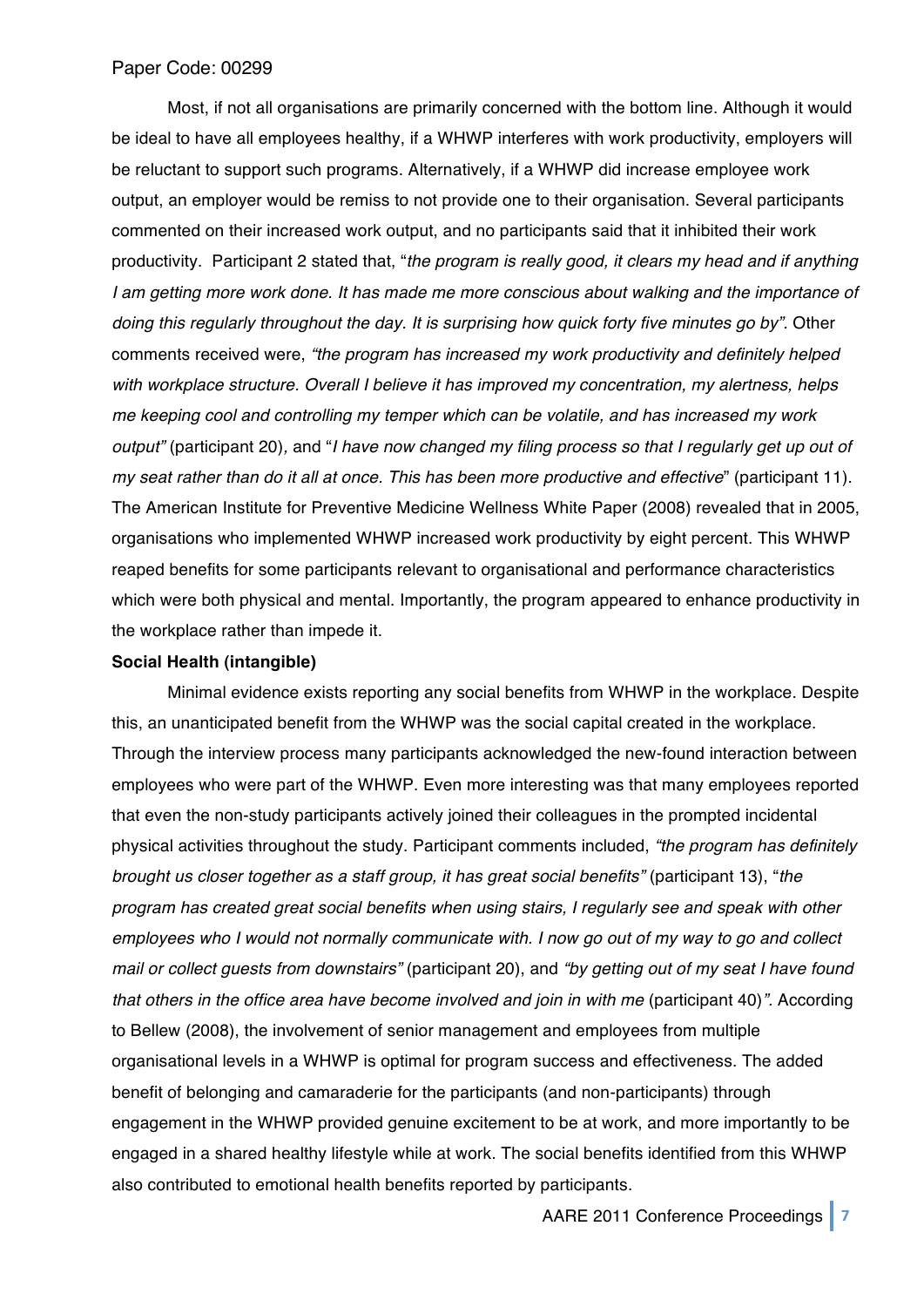#### **Emotional Health (intangible)**

It is uncommon in studies on health and wellbeing initiatives for participants to report intangible benefits linked with improvements in self esteem and motivation (Prodaniuk, Plontikoff, Spence & Wilson, 2004). Contrastingly, comments received from this study were supportive of emotional health benefits, with examples such as, *"through doing the exercises I feel better about myself, it has improved my self esteem. The program has made a positive difference to the way that I feel about myself"* (participant 3), "*I feel good after doing [the different exercises] and I notice when I have not done any exercise for a while"* (participant 9)*,* and "*I have increased the intensity of exercises (e.g., number of push ups) and I regularly achieve over 50 calories per day which is very motivating"* (participant 18)*.* Multiple participants reported that the WHWP had increased their motivation to be physically active at the workplace, which they believed encouraged them to adhere to the program. According to Dawson, Tracey and Berry (2008), workplace physical activity interventions which incorporate incentive and a sense of achievement contribute favourably towards participant engagement and program adherence. Furthermore, through performing individually appropriate exercises and receiving energy expenditure data, participants experienced a positive level of satisfaction from being involved with the WHWP. These benefits from the WHWP also impacted on workplace culture and morale.

#### **Workplace Culture (intangible)**

In previous WHWP research workplace culture has seldomly been identified as a positive consequence. The impact this WHWP had on the participants and the organisational culture of the workplace was considerable. The combination of individual benefits, group benefits, occupational health and safety awareness, and behaviour change, provided substantial evidence that the program had become a part of the work day. This was supported by comments such as, "*I now feel comfortable leaving my chair; it has now become a routine. I am feeling less aches and pains, less stiffness, it makes me do it when I would not normally. The calories are a good motivator for me. I feel more refreshed during the work day, it is a great mental break* (participant 14), *"the goal of reaching fifty calories is a great motivator; I do half in the morning and half in the afternoon. I have noticed an increase in my energy levels and zip, and it makes the day go quicker. The program feels like part of the day and it would feel strange not having it on my computer"* (participant 8), and *"I am usually quite good at getting out of my chair normally, but the program has made it more scripted and regular,"* (participant 48)*.* Participant 33 commented on how the WHWP added a welcome structure to her workday, *"I cannot believe how quickly 45 minutes goes by, this has definitely made me realise how much employees sit. I would not do the exercise at all if I was not prompted. The program serves a good purpose and creates an awareness of health at work. Without the program it is very easy to slip back into old bad habits".* These comments support findings from Krebs, Prochaska and Rossi (2010), who in a meta-analysis of interventions for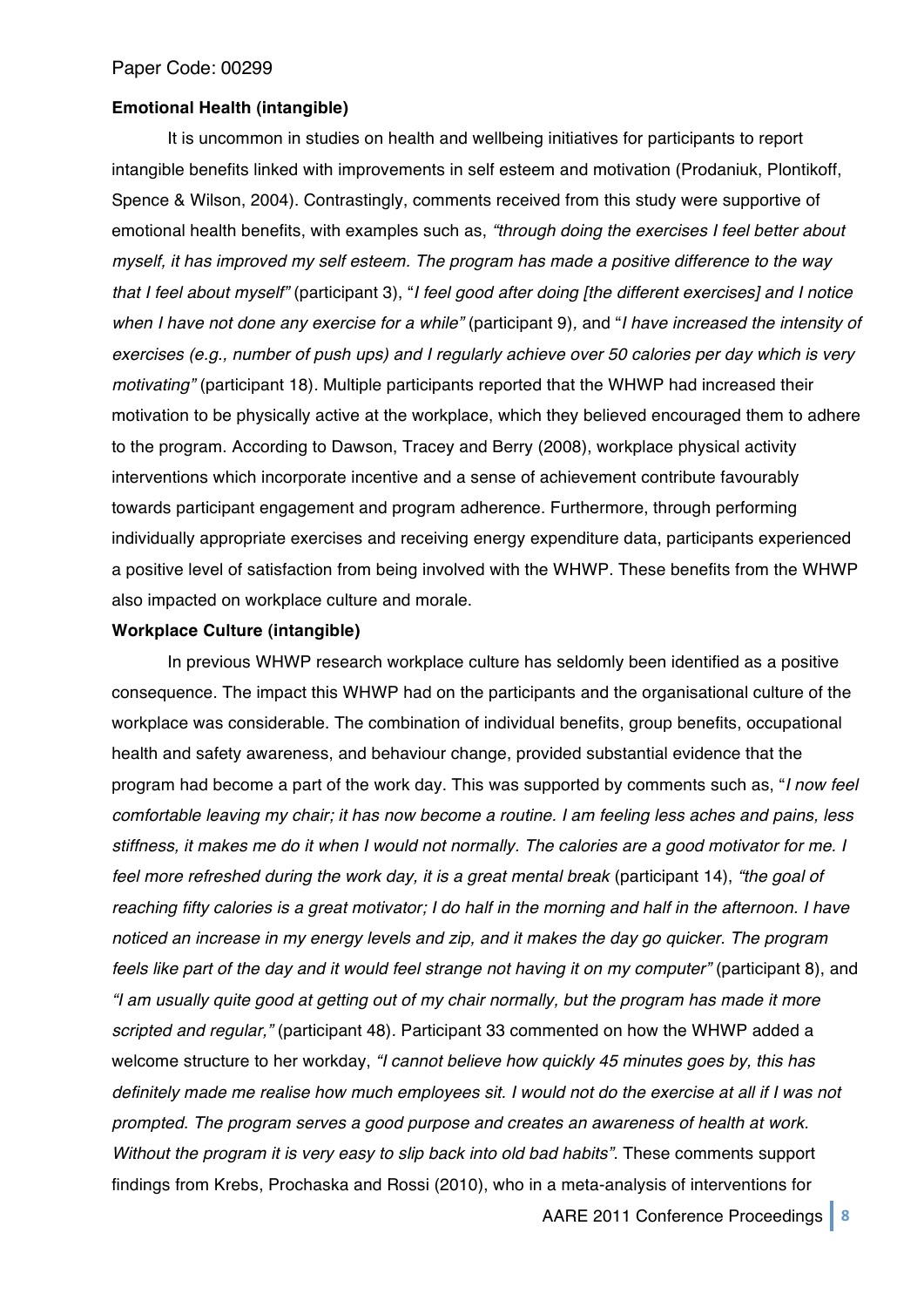health behaviour change, found that their effect declined after the intervention was completed*.*  Several participants recognised the potential occupational health and safety benefits of the program, with comments such as, *"this program is a great solution for occupational health and safety issues that are common in all workplaces*" (participant 39), and *"there is definite benefit for injured employees, workers compensation employees, and injury rehabilitation employees"* (participant 28)*.* It is well documented that investing in a WHWP reduces work-related injuries and therefore reduces medical costs also (Batt, 2008; Bellew, 2008; Hopper & Bull, 2009). Recognising the occupational health and safety advantages that can be delivered from well designed WHWP offers a multitude of potential benefits to any workplace. Furthermore, participants recognised the impact that this WHWP had on their daily routine, and conveyed a high level of confidence in their workplace benefitting from the program. Belief and trust in these principles of WHWP may be central to the impact and perceived success of such programs. There was a strong indication that participant confidence in the program was instrumental in the establishment of workplace habit.

#### *Habit Change (intangible)*

During the 13 week washout phase the participants were allowed access to the intervention, but the prompt was withdrawn; therefore participants controlled when they performed the exercises. The participants conveyed that the removal of the prompt had different effects on their behaviour. Several participants stated that they continued to access the program regularly throughout the day, but the manner in which they did this was unstructured; they did so when the opportunity arose or when they were not too busy. Some participants continued to be active regularly through the routines that had been established while receiving the prompt, however this activity was performed without accessing the program; therefore representing the development of a workplace habit. Examples of such behaviours are always taking the stairs, standing every hour to photocopy or collect printing, periodic filing, standing while talking on the telephone, or doing step ups every time they re-enter their office. Several participants slipped back into their "normal" workplace routine soon after the prompt was removed, conveying that without the prompt they had difficulty maintaining regular activity. Interestingly, some participants responded to the negative health effects that not being prompted produced, and proactively created their own prompt to remind them to stand and perform an exercise. For example participant 6 stated, "*each time the news comes on the radio myself and the other ladies in this office area get up and exercise together*", and participant 21 suggested, "*I have set the timer on my watch to alarm every hour so that I do not forget to get up and exercise",* and finally participant 40 remarked, "*my office colleague and I have a system whereby I lead an exercise on all the even hours and she leads an exercise on all the uneven hours throughout the day".* These examples and behavioural responses demonstrate the powerful effect that an educational WHWP had on organisational culture, social capital, stress, productivity, and multiple dimensions of health.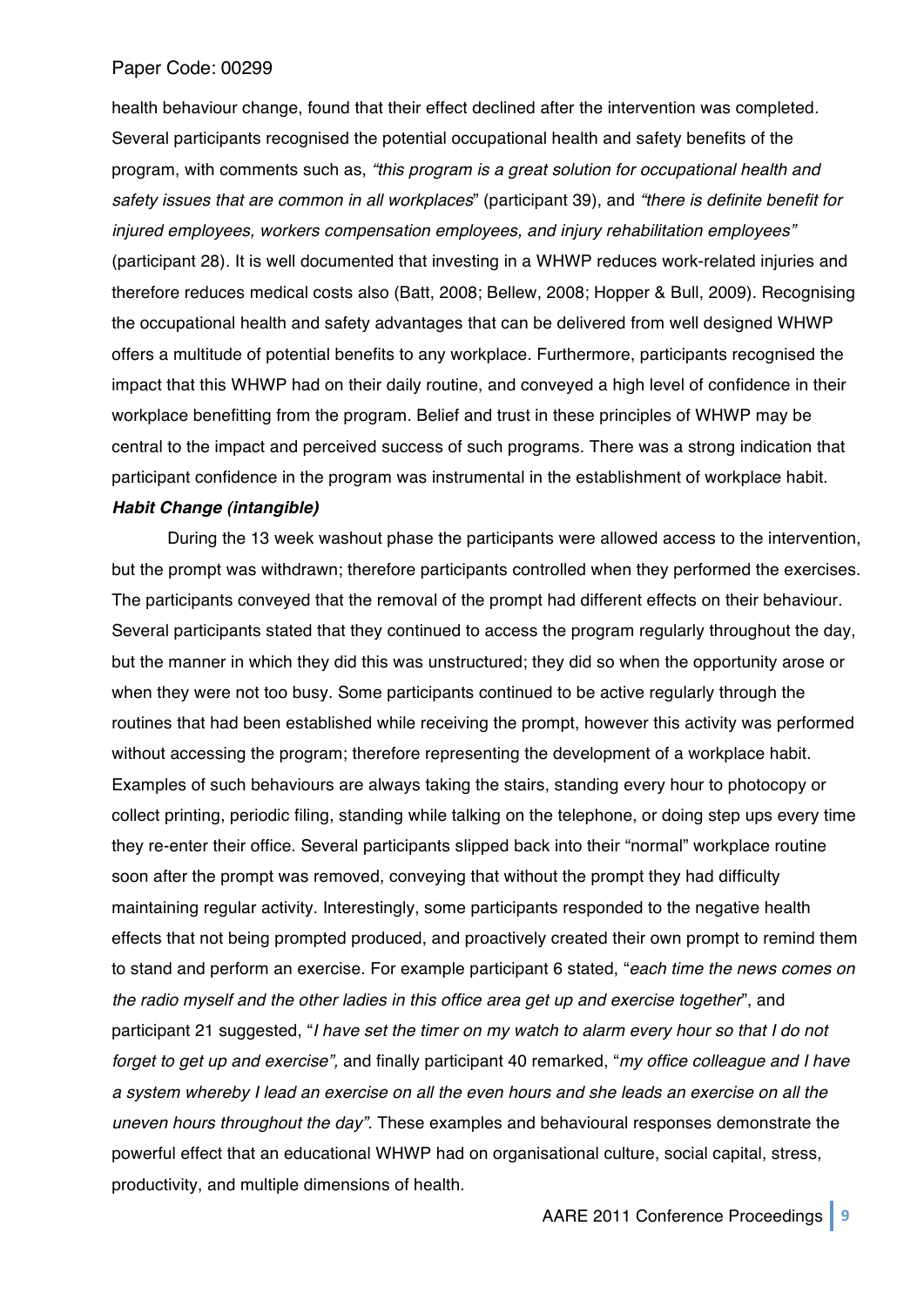#### **Stress (intangible)**

The major premise of this WHWP was to educate employers and employees that incidental physical activity performed periodically throughout the workday can benefit the workplace in several ways. Typical WHWPs take large chunks of time, usually during employee lunch breaks, which may result in elevated levels of stress in employees (Spittaels, De Bourdeaudhuij & Vandelanotte, 2007). The stress-related outcomes of this WHWP were reported by employees in the following responses, "*I find that it does break the stress and monotony, and mundane nature of work. It does provide a liven up at the 3:00pm afternoon lull"* (participant 11), *"I have noticed a reduction in my stress levels. Personally I have found the program very good after initially being sceptical as to what benefits may be. I am more alert, have greater concentration, and have not lost the plot in quite some time"* (participant 20), and *"I would not get up out of my chair without the prompt. I have found that I am feeling less tired during the day. The exercises and the exercise videos provide a nice distraction and a short break from what I am doing"* (participant 42). According to the American Institute of Preventive Medicine Wellness White Paper (2008) the most important influence on work performance and productivity is stress. This illustrates the need for stress to be managed in the workplace environment; the findings from this study demonstrated that the WHWP impacted stress levels within the workplace.

#### **Emergent Intangible Outcomes**

Interestingly, this WHWP yielded several benefits which were not identified as outcomes of the study. Firstly, some participants reported that the program had a physiological effect, commenting that "*I do believe that doing the exercises has sped up my metabolism"* (participant 3), "*I have noticed that my trousers are looser"* (participant 6), and "*I do not want to get rid of the program from my computer. It has stabilised my weight, and I have felt positive results within myself* "(participant 50). These findings may be the result of a direct effect of the WHWP, or they may be an indirect outcome to some other influence such as an alteration nutritional choices and eating habits as a result of the WHWP. Some participants indicated that, "*the program has complemented recent nutritional changes, and it has helped me to decrease the amount of chocolate I eat"* (participant 21), and "*I am now eating less biscuits while at work"* (participant 8). Dietary improvement from previous WHWP research has produced inconsistent findings; however this WHWP did show signs of participants consciously changing their eating habits as a side effect of the program.

Another unexpected impact on the workplace culture from the WHWP was the effect on two of the participants who were smokers. The WHWP changed their behaviour so they did not rely on smoking to be the vehicle for their daily break. Because of the intervention these two individuals were able to replace a negative unhealthy break behaviour with a positive healthy break alternative. This had an overall effect by reducing the amount of cigarette use. Participant 11 stated, *"the*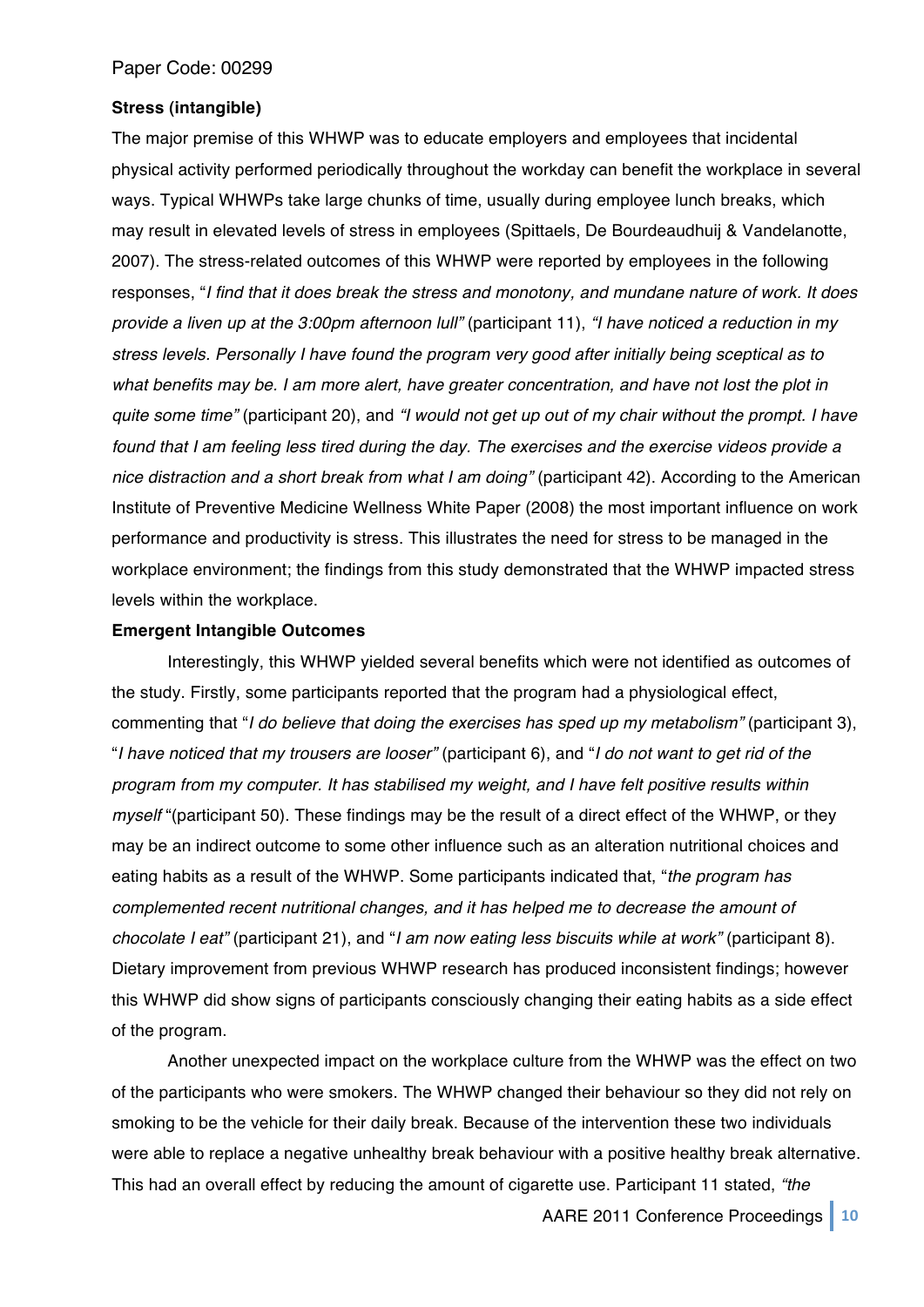*program has been instrumental in helping me to give up smoking, it has been nine days since my last cigarette*", *"this has complemented my current health level with giving up smoking after 28 years, as well as my thoughts about consciously making better eating choices"*, and participant 6 remarked "*I have cut down from smoking one packet every two days to one pack a week since I started the program".* According to Krebs, Prochaska and Rossi (2010), interventions for behaviour change in the workplace have produced significant results with participant smoking cessation. This illustrates that WHWP with health-related primary outcomes may produce secondary outcomes such as changing the behaviour of smoking at the workplace.

Finally, the WHWP was implemented at a workplace where not all employees received it; however empathy was created where suggestions were made for the entire workplace to have it. In this study there was a strong indication that the participants had confidence that the entire workplace would reap the benefits if the WHWP was made available to them. Comments such as "*I believe that everyone in the office area should be doing the program together, therefore promoting synchronised activity across the entire workplace, and also incorporate team challenges and team building activities"* (participant 30), "*I would like to see everyone in the office doing the program, this program would demonstrate to them how quickly forty five minutes passes"* (participant 49), and *"this program should be available permanently to all administration staff"* (participant 7)*.* Simply educating employees about the benefits from initiating a WHWP demonstrated the extensive value and potentially lasting effects that such a program can generate.

#### **Conclusion**

Due to the fact that adults spend a significant portion of their life at work, the workplace serves as an ideal setting to educate employees about healthy behaviour and behaviour change. The WHWP implemented in this study was effective in educating employees on how regular physical activity can be integrated into their workday, rather than simply depending on standardised huff and puff methods. Tangible WHWP outcomes such as physical activity, body weight, metabolic risk factors, and cardiovascular fitness often dominate WHWP outcomes, yet limited evaluation of these outcomes has led to inconclusive reports. The identification of intangible WHWP outcomes is often an oversight in program evaluations, which arguably is to the detriment of organisations and associated employees. This study demonstrates the social and emotional health benefits that a WHWP can bring to individuals and groups within a workplace. Organisational benefits from the WHWP were most noticeable through the development of workplace culture and workplace morale. Both of these outcomes were instrumental in patterning positive behaviour change, habit change, and habit development. Importantly, work productivity was not jeopardised during the implementation of this WHWP, which is commonly a major deterrent for employers deciding to invest in workplace programs. This study provides future direction for educating adults in the workplace about the benefits of WHWP, and identifies the need for thorough evaluation of both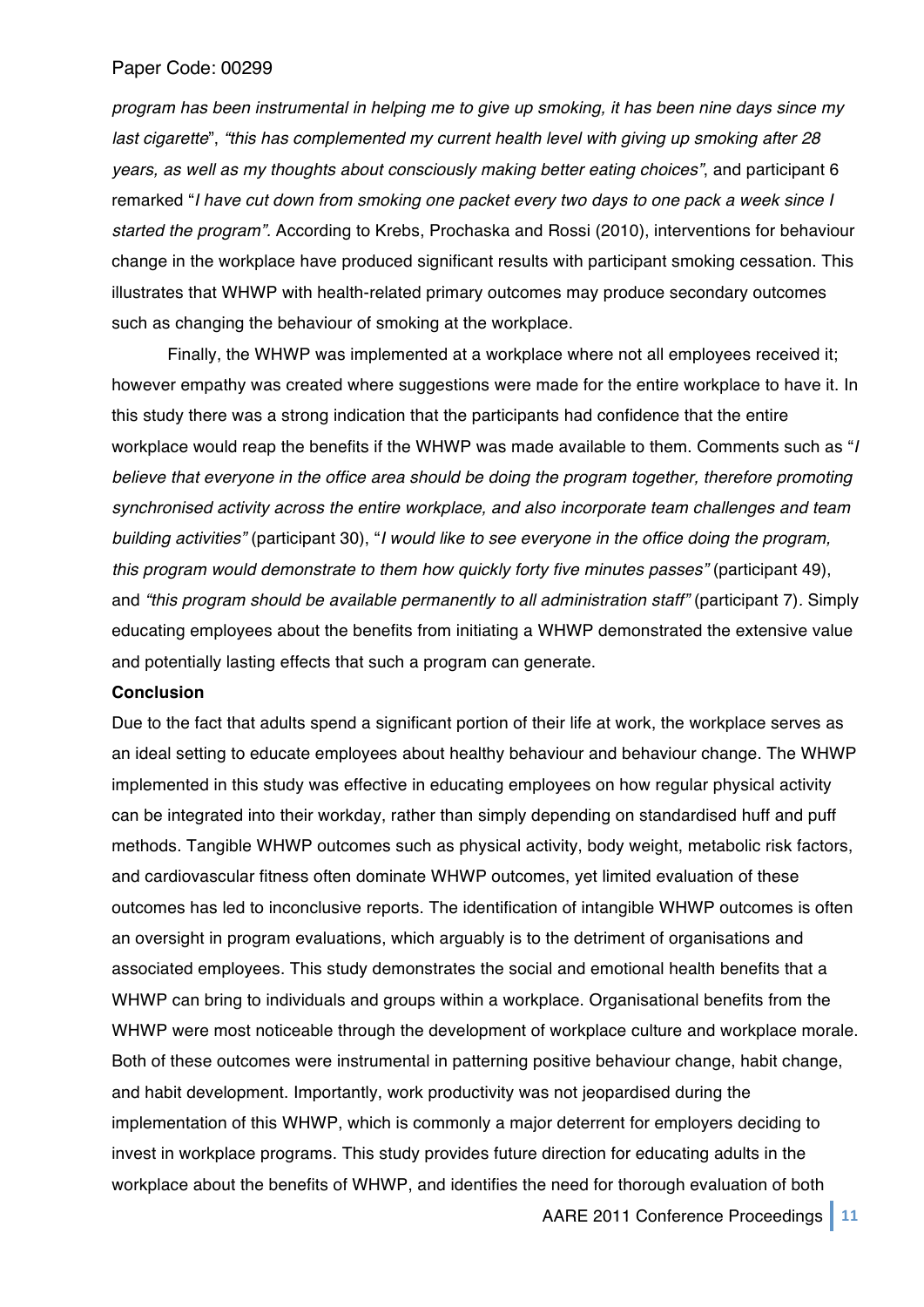tangible and intangible outcomes. To date this has not occurred, and consequently WHWP have produced limited findings, have attracted only a small percentage of the workplace, and have lacked sustainability.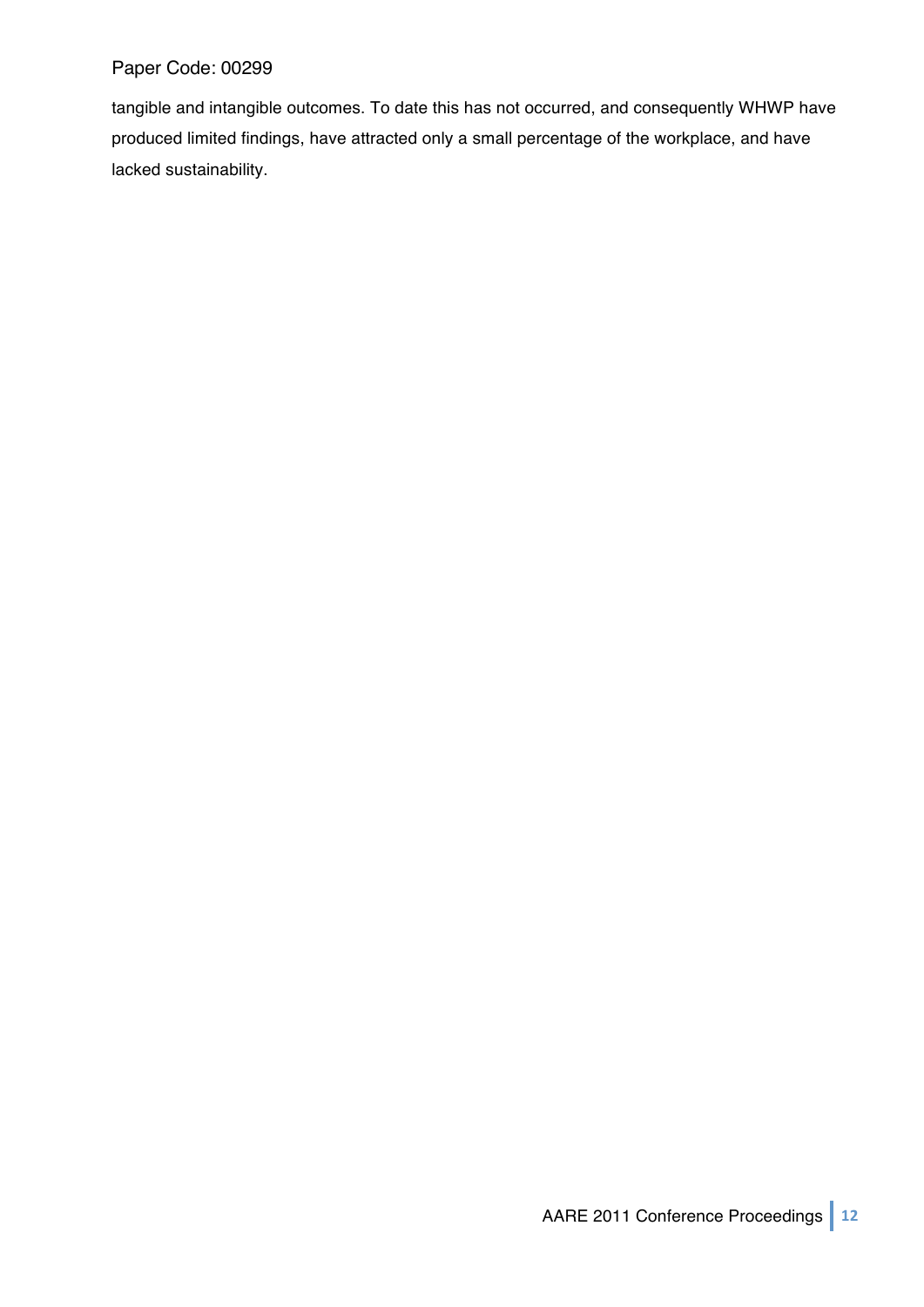# **References**

- American Institute for Preventive Medicine Wellness White Paper (2008). The health & economic implications of worksite wellness programs. Missouri, USA.
- Anderson, L.M., Quinn, T.A., Glanz, K., Ramirez, G., Kahwati, L.C., Johnson, D.J., Buchanan, L.R., Archer, W.R., Chattopadhyay, S., Kalra, G.P., and Katz, D.L. (2009). The effectiveness of worksite nutrition and physical activity interventions for controlling employee overweight and obesity. *American Journal of Preventive Medicine*. **37**(4), 340-356.
- Batt, M.E. (2009). Physical activity interventions in the workplace: The rationale and future direction for workplace wellness. *British Journal of Sports Medicine*. **43**, 47-48.
- Bellew, B. (2008). Primary prevention of chronic disease in Australia through interventions in the workplace setting: An Evidence Check rapid review brokered by the Sax Institute for the Chronic Disease Prevention Unit, Victorian Government Department of Human Services.
- Bull, F.C., Hooper, P., and Jones, C. (2008). Well@Work. Loughborough University and British Heart Foundation.
- Chau, J. (2009). Evidence module: Workplace physical activity and nutrition interventions. Physical Activity Nutrition and Obesity Research Group, University of Sydney.
- Conn, V.S., Hafdahl, A.R., Cooper, P.S., Brown, L.M., and Lusk, S.L. (2009). Meta-analysis of workplace physical activity interventions. *American Journal of Preventive Medicine*. **37**(4), 330-339.
- Creswell, J. (2005). Educational Research; planning, conducting, and evaluating quantitative and qualitative research*.* Thousand Oaks, CA: Sage.
- Crowther, I., Thwaites, M., and Zhou, J. (2004). Measuring the benefits of corporate health and wellbeing initiatives. TravelSmart Victoria. Interdisciplinary Team Research Monash University.
- Dawson, K.A., Tracey, J., and Berry, T. (2008). Evaluation of work place group and internet based physical activity interventions on psychological variables associated with exercise behaviour change. *Journal of Sports Science and Medicine.***7,** 537-543.
- Dugdill, L., Brettle, A., Hulme, C., McClusky, S, and Long, A. (2008). Workplace physical activity interventions: A systematic review. *International Journal of Workplace Health Management.***1**, 20-40.
- Hooper, P., and Bull, F.C. (2009). Healthy active workplaces. Review of evidence and rationale for workplace health. Department of Sport and Recreation, Western Australia Government.
- Krebs, P., Prochaska, J.O., and Rossi, J.S. (2010). A meta-analysis of computer-tailored interventions for health behaviour change. *Journal of preventive Medicine*. **51**, 214- 221.
- Kruger, J., Blanck, H.M. & Gillespie, C. (2006) Dietary and physical activity behaviours. among adults successful at weight loss maintenance. *International Journal of Behavioural Nutrition and Physical Activity* **3**, 17.
- McGillivray, D. (2002). Health promotion in the workplace: A missed opportunity? *Journal of Health Education*. **102**(2), 60-67.
- Premier's Physical Activity Council Tasmania. (2007). Get moving at work: A resource kit for health and wellbeing programs.
- Prodaniuk, T.R., Plontikoff, R.C., Spence, J.C., and Wilson, P.M. (2004). The influence of self –efficacy and outcome expectations on the relationship between perceived environment and physical activity in the workplace. *International Journal of Behavioural Nutrition and Physical Activity.* **1**, 1-11.
- Simpson, J.M., Oldenburg, B., and Owen, N. (2000). The Australian National Workplace Health Project: Design and baseline findings. *Journal of Preventive Medicine*. **31**, 249-260.
- Spittaels, H., De Bourdeaudhuij, I., and Vandelanotte, C. (2007). Evaluation of a website-